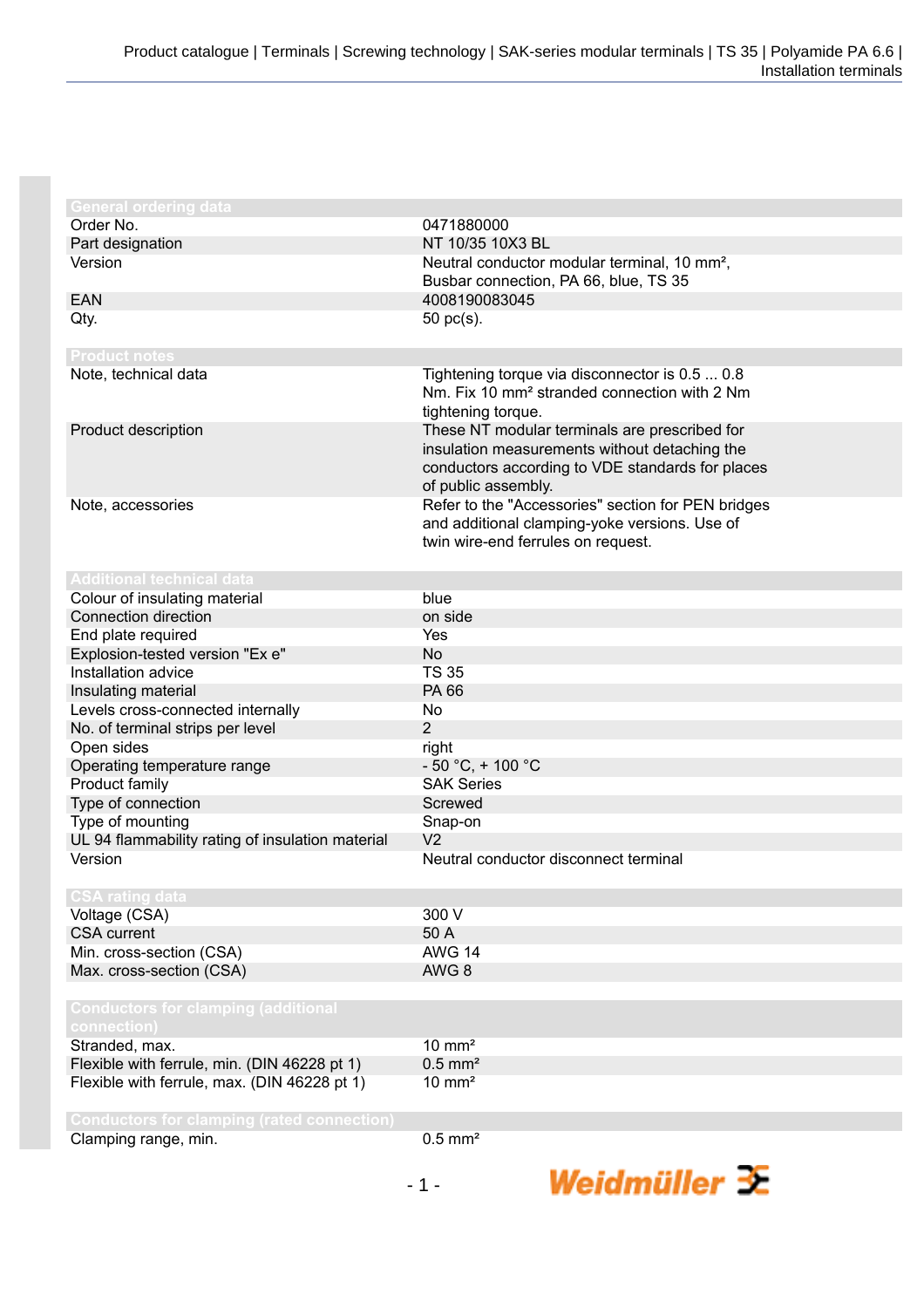| <b>Conductors for clamping (rated connection)</b> |                          |
|---------------------------------------------------|--------------------------|
| Clamping range, max.                              | $16 \text{ mm}^2$        |
| Type of connection                                | <b>Busbar connection</b> |
| 2nd type of connection                            | screwed                  |
| Connection direction                              | on side                  |
| No. of connections                                | $\overline{2}$           |
| Stripping length                                  | <b>12 mm</b>             |
| Clamping screw                                    | M 4                      |
| <b>Blade size</b>                                 | $1.0 \times 5.5$ mm      |
| Tightening torque range                           | 1.21.6 Nm                |
| Gauge to IEC 60947-1                              | B <sub>6</sub>           |
| Solid, min.                                       | $0.5$ mm <sup>2</sup>    |
| Solid, max.                                       | $16 \text{ mm}^2$        |
| Stranded, min.                                    | $0.5$ mm <sup>2</sup>    |
| Stranded, max.                                    | $10 \text{ mm}^2$        |
| Flexible, min.                                    | $0.5$ mm <sup>2</sup>    |
| Flexible, max.                                    | $10 \text{ mm}^2$        |
| Flexible with ferrule, min. (DIN 46228/1)         | $0.5$ mm <sup>2</sup>    |
| Flexible with ferrule, max. (DIN 46228/1)         | $10 \text{ mm}^2$        |
| Flexible, min., ferrule with plastic collar (DIN  | $0.5$ mm <sup>2</sup>    |
| 46228 pt 4)                                       |                          |
| Flexible, max., ferrule with plastic collar (DIN  | $10 \text{ mm}^2$        |
| 46228 pt 4)                                       |                          |
| AWG conductor size, min.                          | <b>AWG 14</b>            |
| AWG conductor size, max.                          | AWG <sub>8</sub>         |
|                                                   |                          |
| <b>Dimensions</b>                                 |                          |
| Width                                             | $10 \text{ mm}$          |
| Height of lowest version                          | 44 mm                    |
| Length                                            | 45 mm                    |
|                                                   |                          |
| N-conductor disconnect terminal                   |                          |
| For N-busbar                                      | 3 x 10 mm                |
|                                                   |                          |
| <b>Rating data</b>                                |                          |
| Rated cross-section                               | $10 \text{ mm}^2$        |
| Rated voltage                                     | 400 V                    |
| Rated impulse voltage                             | 6 kV                     |
| Rated current                                     | 57 A                     |
| <b>Standards</b>                                  | IEC 60947-7-1            |
| Current with max. conductor                       | 57 A                     |
| Pollution severity                                | 3                        |
|                                                   |                          |
| UL rating data                                    |                          |
| Voltage (UL)                                      | 300 V                    |
| Current (UL)                                      | 50 A                     |
| Min. cross-section (UL)                           | <b>AWG 14</b>            |
| Max. cross-section (UL)                           | AWG 8                    |